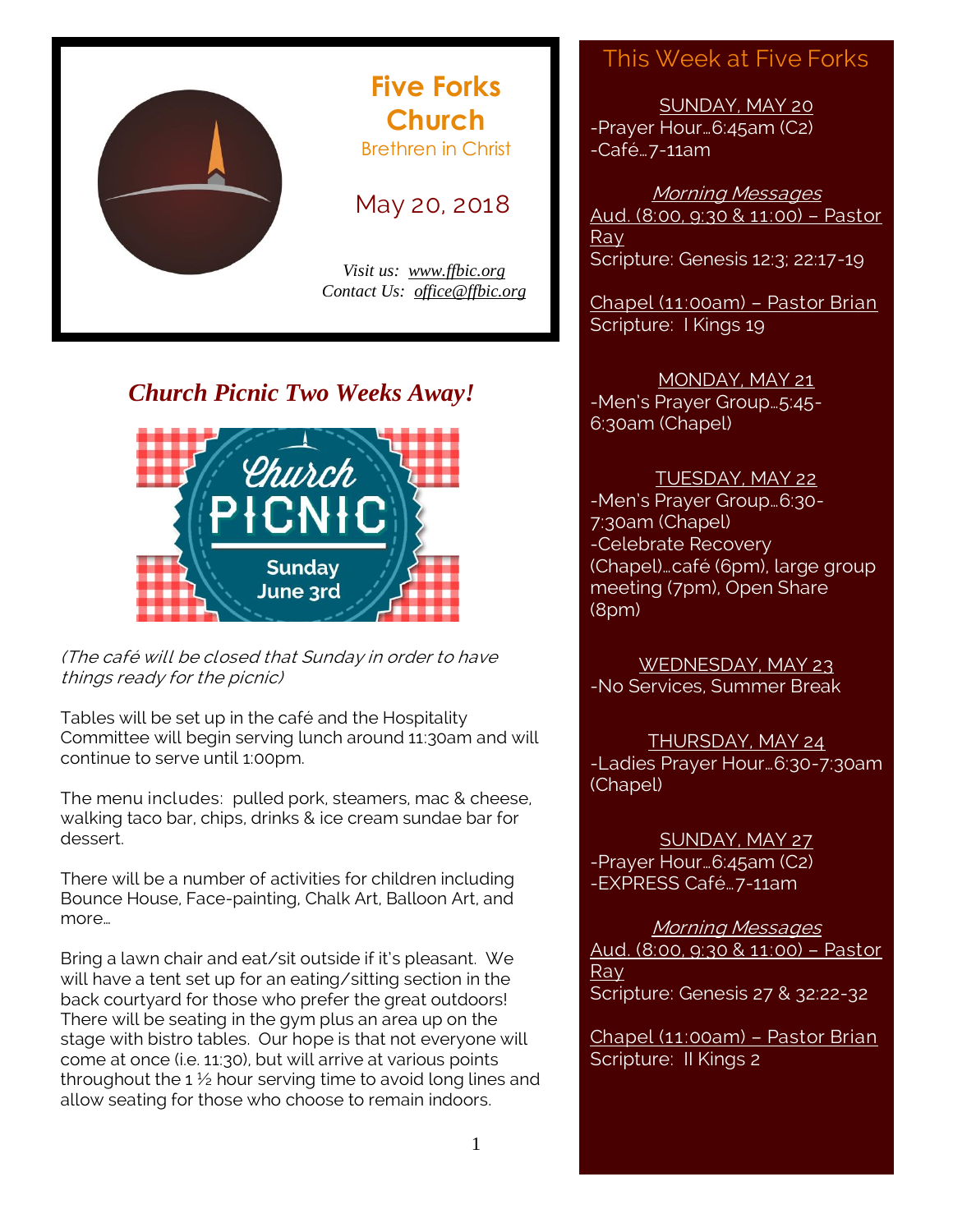

Shipwrecked – Rescued by Jesus

June 10-14

Ages 3 (by January 1, 2018) thru 5<sup>th</sup> grade (completed). All preschoolers must be bathroom independent.

Register online at [http://www.ffbic.org/vacation](http://www.ffbic.org/vacation-bible-school/)[bible-school/](http://www.ffbic.org/vacation-bible-school/)

Everyone is invited to the VBS Prayer Gathering on Friday, June  $1<sup>st</sup>$  beginning at 6:00pm. We will join for worship in the Chapel, then divide into prayer groups throughout the grounds and church and come back together in the chapel to share communion with Pastor Jim leading us in this special time of adoration to our Heavenly Father. Hope to see you there!!

# *Express Café Next Sunday!*



Because of the holiday, Next Sunday, May  $27^{\text{th}}$  will be an Express Café. Only coffee, donuts, juice, and water will be served.)

# Attendance

ATTENDANCE (May 13)

Sunday's Worship Total = 667 8:00 Auditorium = 155 9:30 Auditorium = 293 11:00 Auditorium = 158 11:00 Chapel = 44 Bible Connection = 4 Nursery (9:30 & 11:00) = 13

Total Sunday School = 273

Wednesday Evening (May 16) = 53 (youth event)

Food Pantry " Item of the Month" for May:

## Canned Vegetables

Place donations in the orange tub in the lower lobby.

> **Operation** Christmas Child May:

Note pads, coloring books, fun pads, post-it notes, any school supply

Place donations in the designated boxes in the lower and upper lobbies.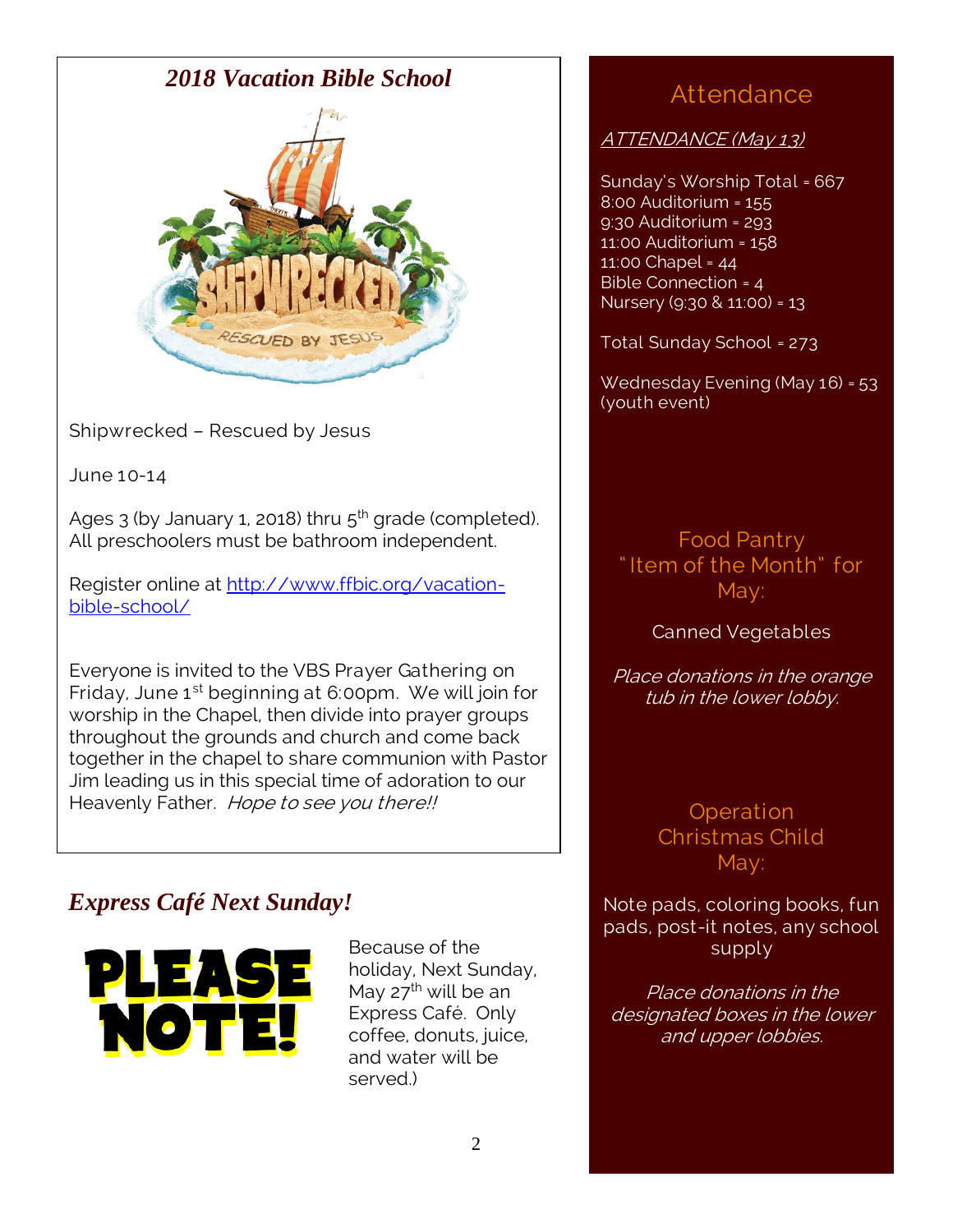# **NIGHT OF WORSHIP**

Sunday, May  $27^{\text{th}}$ . 6:30pm

Hollowell Church, 14807 Hollowell Church Rd. Waynesboro, PA

Come to lift high the Name of Jesus!



# *ELO Turkey Shoot*



Sunday, June  $9^{th}$  &  $16^{th}$ ... 5:00 P.M. 10748 Wayne Hwy. Waynesboro, PA

Ages 10 and up \*15 years old and under must be accompanied by an adult

- Free Admission & Food
- Prizes for each round
- No Worked Guns/No .640 Choke or Larger

Must Pre-Register at [www.eloutdoors.com](http://www.eloutdoors.com/)

## *Interdenominational Father/Son Campout At CRC*



June 8, 9, & 10….6pm Friday evening through noon on Sunday.

This is a great time for men and boys to spend the weekend together. There are many activities planned to make this an exciting time. There will be a fishing rodeo, tubing, water slide, and a washer board tournament.

In addition, there are facilities for volleyball, basketball, horseshoes, ping-pong, and washer board. Everyone is encouraged to attend evening campfires and the Sunday worship service.

Preregistration is required by May 21<sup>st</sup>.

For cost, additional information or to register, please contact Marion Spade at 717-496-6429 or David Peiffer at 717-729-7703.

Visit "Father/Son Campout at CRC" on Facebook.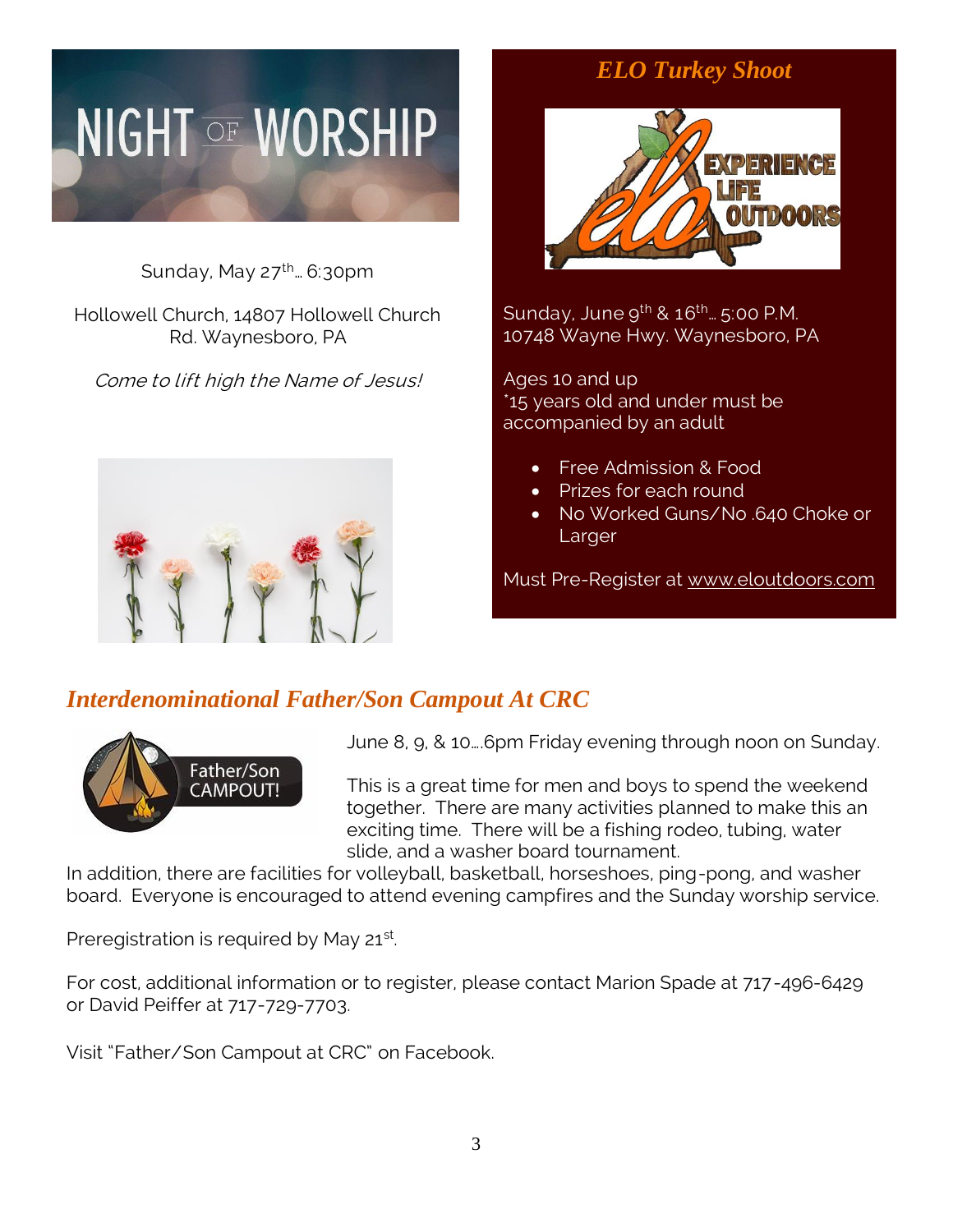With Deepest<br>Sympathy

We express our deepest sympathy to Karen McEntire with the passing of her brother, Donald Berger on May 9, 2018.



*New To The Library* **CHECK OUT THE CHURCH IBRARY** 

Adorned; Living Out the Beauty of the Gospel **Together** -by Nancy DeMoss Wolgemuth (Z-WOL)

Becoming a Welcoming Church – appendix includes a "Church Facility Audit" & a "Guest Survey" -by Thom S. Rainer (E-RAI)

Loving Luther – the story (from age 6 to the proposal) of the nun who married Martin Luther -by Allison Pittman (L-PIT)

Martin Luther; The Man Who Rediscovered God and Changed the World -by Eric Metaxas (Q-MET)

Melinda Hawk

# *Help Needed At Camp Joy El*



Camp Joy El is in need of volunteers to help with some projects that need to be completed by June 12<sup>th</sup>:

- Spray-painting walkway
- Painting, basic carpentry repairs to the Nurse's Cabin

To sign up to help or for more information, please contact Hannah at 717-369-4539 from 8am-4pm Monday-Friday.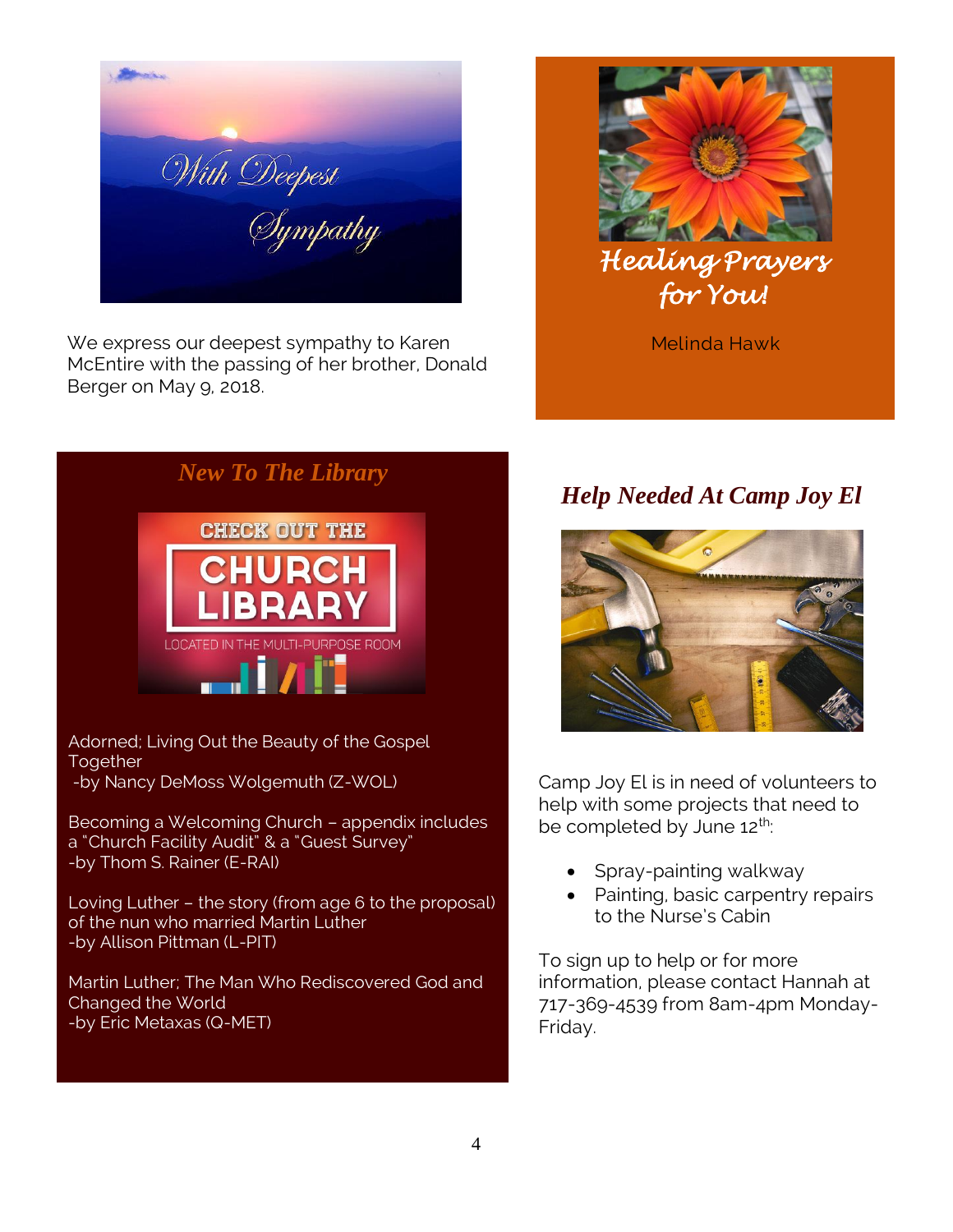

*Below is a list of events and activities that the youth are assisting with, participating in or will be invited to be part of:*

*"You can find more information about our events, including permission slips, on the church website or join us on Facebook; our group name is; Five Forks BIC Youth Group, or see Kenton Hock, Youth Director.*

*\*Please be aware that there is extra financial assistance available to any youth that may need it. Do not let money* 

*be the reason that you do not participate! (See Kenton Hock, youth director)*



"You are invited to join us for an exciting adventure through The Life of Christ. We have been working through some of The Great Adventures in the Bible and we have come to the greatest of all. We are going to be diving into the life of Jesus Christ from His birth through His death and Resurrection. We are going to learn about how His life can impact our own lives! We look forward to seeing you there!"

Worship Night

MAY 23, 2018 • 7:00 PM • GRASS COURTYARD

#### Worship Night

Join us in the courtyard to worship our God! This is going to be a fun outdoor worship night lead by the worship team! We are excited to come together as a group to worship and fellowship together. Come worship with us from 7pm to 8:15pm!



#### RoadTrip to Summer – May 30… 7pm

Do you love the bus? Do you love friends? Do you love the pool? Music? Yard Games? Whatever it is, this evening is for you! We will be meeting at church at 6:30pm to 8:30pm and loading up the bus to travel around and end up at the Bumbaugh's house, where we can swim and parents will be able to pick students up there. If you need his address, ask Kenton or Chris! Permission slips are required!